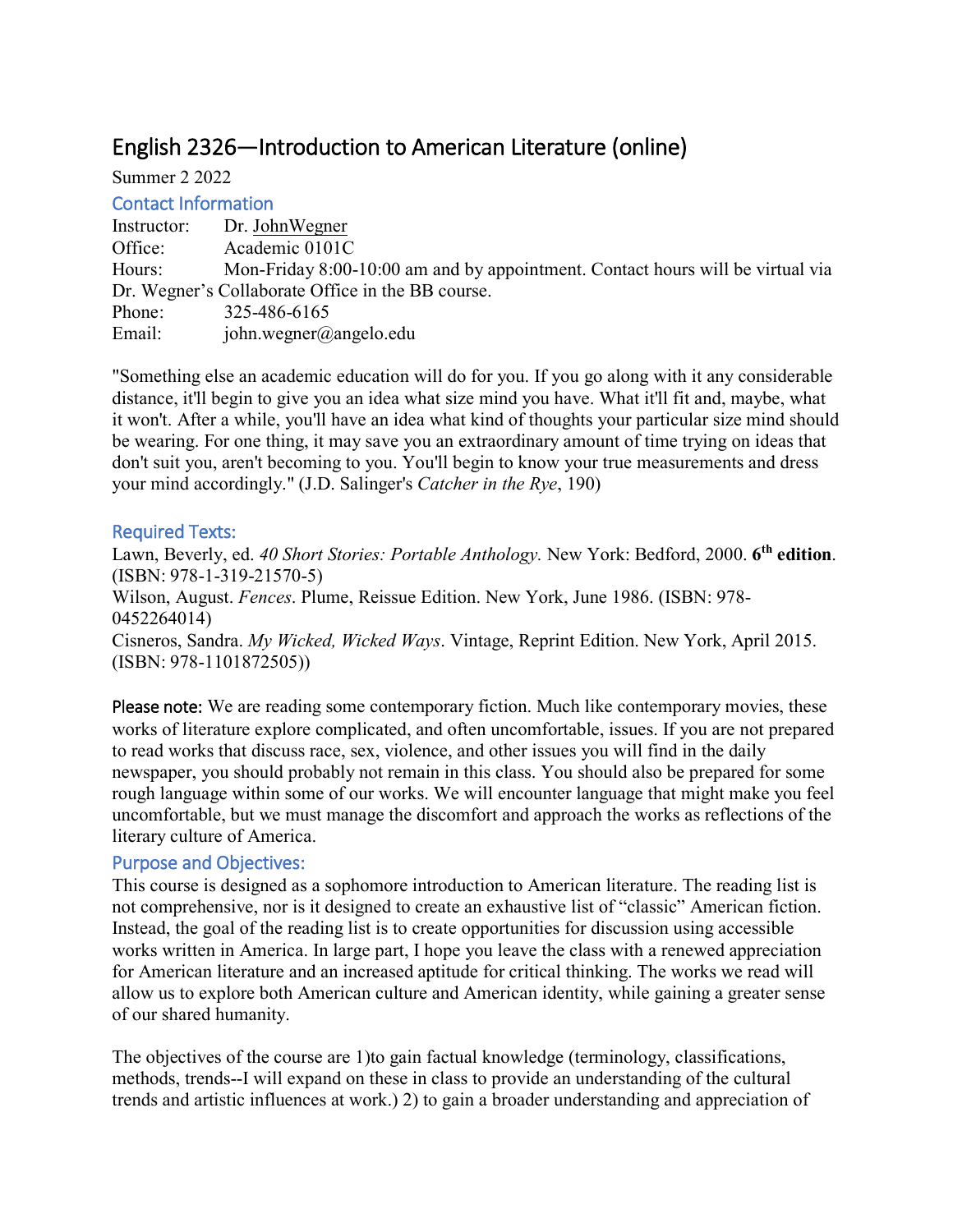intellectual/cultural activity (music, science, literature--you can help facilitate this understanding by visiting the San Angelo Museum of Fine Arts); 3) to learn to analyze and critically evaluate ideas, arguments, and points of view.

Attendance: There is a direct correlation between attendance and performance. You are responsible for all the material covered in class. Your attendance in an online class is based on your completion of assignments, and you should log in every day. If you will be traveling and unable to log in to complete quizzes, blogs, and exams, you will struggle to do well in the course.

Important Note: While portions of the course are self-paced, we do have some specific due dates for quizzes, exams, and essays. You are responsible for knowing those dates and preparing ahead of time to submit assignments on time.

Conferences: We will have one virtual conference during module one and one virtual conference before you write your out of class essay. You will receive a meeting invite and the times will be flexible, but those conferences are required.

Blogs and quizzes: Quizzes are typically 10 fill-in the blank or short answer, and blogs will ask you to write 250-500 words (depending on the blog). Quizzes will be timed in Blackboard. Do not start the quiz until you are ready to complete the quiz. The quizzes and blogs prepare you for the exams. I design them based on the learning objectives of the course. There are quizzes and blogs over almost all readings. Typically, daily assignments for each module are due by Sunday at 11:59 pm. Pay close attention to due dates, though.

Exams: You will take three **timed** exams during the semester (one will be the final). These exams will consist of two parts: objective (fill in the blank, defining terms, and quote identification) and short essay. All exams will be in Blackboard. You do **not** need any lockdown browsers or extra technology to complete the exams. Exams are open book and open note; however, avoid being complacent. Because the exams are timed, students who are unprepared often spend all their time looking for answers and often fail to complete the exam.

Be aware that anything posted to the course (my videos, external videos, class notes, web links, etc) is potential test material. I will keep in mind that you're writing is timed, but time constraints are no excuse for illiterate writing. Multiple errors in spelling, grammar, and other mechanical skills will influence your grade. I expect sophomore-level writing ability that is clear, concise, and contains complete sentences. You might want to review your freshman English class notes to review the thesis sentence and other important parts of the argumentative essay. Note, also, that you will be required to make specific textual references to support your answers. In other words, you must provide data (textual references and quotes) to support your claims and show your familiarity with the texts.

Major paper: You will write a paper outside of class on a topic TBA. Your paper needs to be 1000-2000 words and utilize no outside sources. Your paper should be a thoughtful response defended by a close analytical reading of the text. I will provide a detailed handout as we get closer to the due date. Plagiarism will result in automatic failure for the class.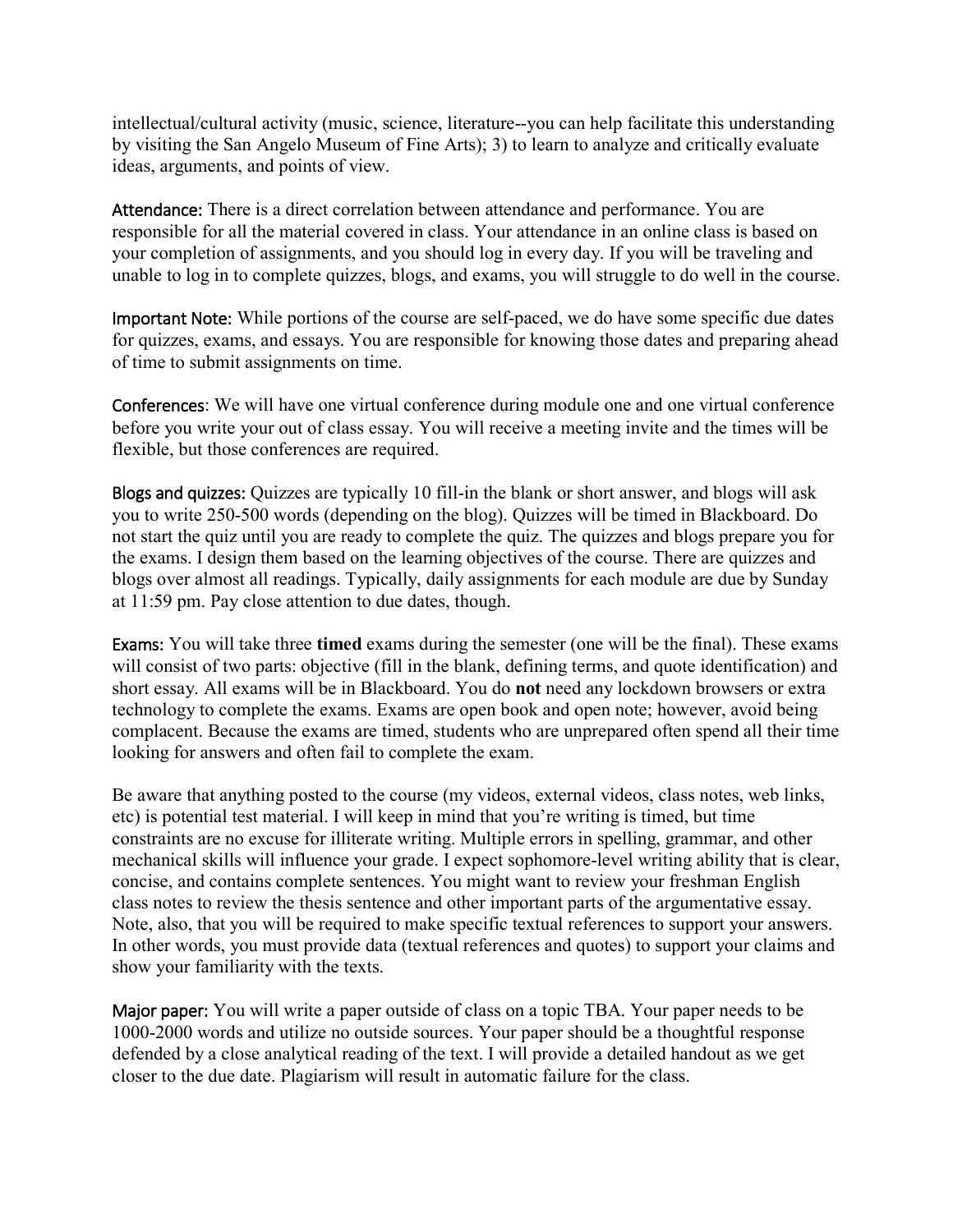## PLAGIARISM (Academic Honesty):

Angelo State University expects its students to maintain complete honesty and integrity in their academic pursuits. Students are responsible for understanding the Academic Honor Code, which is contained in both print and web versions of the Student Handbook. See the [Current Student](http://www.angelo.edu/cstudent/index.htm) page and click on Academic Honor Code.

Counseling Services: Students struggling with events in their lives or with mental health issues should seek out allies and resources available on campus. The following are institutional sources of support, but you may seek out faculty, staff and others on campus for help, including me. Campus Counseling Services 325-942-2171 Campus Police 325-942-2071 San Angelo Police 911 Michelle Boone, Title IX Coordinator 325-486-5367 Students with Disabilities: Persons with disabilities that may warrant academic accommodations must contact the Student Life Office, Room 112 University Center, in order to request such accommodations prior to any being implemented. You are encouraged to make this request early in the semester so that appropriate arrangements can be made.

#### Students with Disabilities:

Persons with disabilities that may warrant academic accommodations must contact the [Student](https://www.angelo.edu/current-students/disability-services/)  [Disability Services office,](https://www.angelo.edu/current-students/disability-services/) Room 112 University Center, in order to request such accommodations prior to any being implemented. You are encouraged to make this request early in the semester so that appropriate arrangements can be made.

#### GRADES:

| Quizzes/blogs/daily work | $10\%$ |
|--------------------------|--------|
| Major paper              | 20%    |
| Exam 1                   | 20%    |
| Exam 2                   | 25%    |
| Exam 3                   | 25%    |

#### 2326 Schedule—

Suggested readings in order to complete the texts. There is not necessarily any work associated with each day. In order to have time to reflect and complete assignments by Sunday, I'm assuming you will complete the readings by Friday. Pay close attention to due dates in BB.

| Modules/Dates              | Assignment                                |
|----------------------------|-------------------------------------------|
| Module 1: July 11 (Monday) | Course Introduction; notes on reading     |
|                            | literature; Hawthorne "Young Goodman      |
|                            | Brown"; Bierce "An Occurrence at Owl      |
|                            | Creek Bridge"; Chopin "The Story of an    |
|                            | Hour";                                    |
| $7-12$                     | Olsen "I Stand Here Ironing"; Gilman "The |
|                            | Yellow Wallpaper"; Faulkner "A Rose for   |
|                            | Emily"                                    |
| $7-13$                     | Hemingway "Hills Like White Elephants";   |
|                            | Jackson "The Lottery";                    |
| $7 - 14$                   | Cheever "The Swimmer"                     |